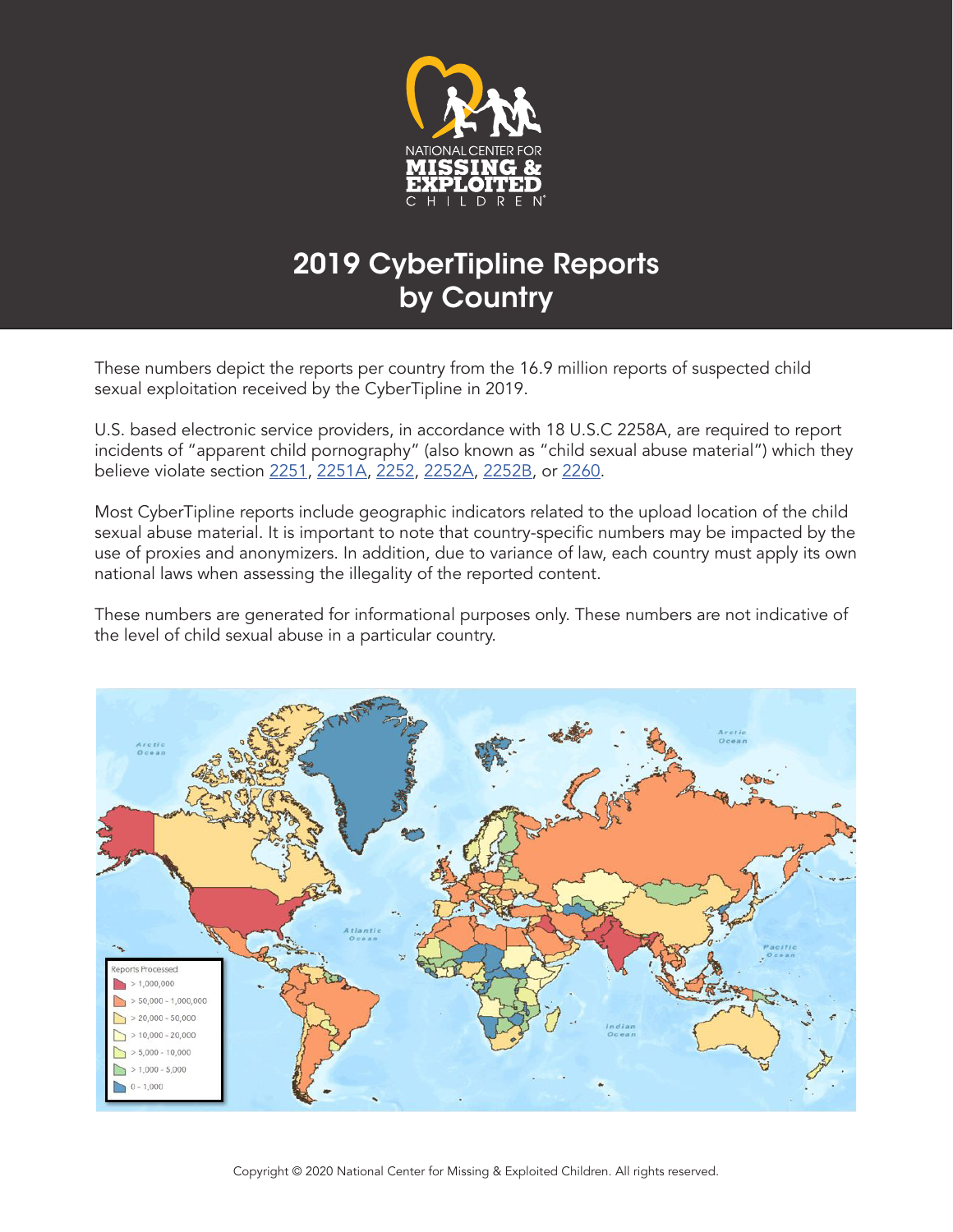| <b>Country</b>                 | <b>Total</b><br><b>Reports</b> |
|--------------------------------|--------------------------------|
| Afghanistan                    | 163,120                        |
| Aland Islands                  | 15                             |
| Albania                        | 17,545                         |
| Algeria                        | 700,535                        |
| American Samoa                 | 33                             |
| Andorra                        | 92                             |
| Angola                         | 10,163                         |
| Anguilla                       | 40                             |
| Antarctica                     | 1                              |
| Antigua and Barbuda            | 196                            |
| Argentina                      | 57,372                         |
| Armenia                        | 4,793                          |
| Aruba                          | 359                            |
| Australia                      | 33,645                         |
| Austria                        | 10,217                         |
| Azerbaijan                     | 11,445                         |
| <b>Bahamas</b>                 | 421                            |
| Bahrain/Bahrein                | 26,093                         |
| Bangladesh                     | 556,642                        |
| <b>Barbados</b>                | 755                            |
| <b>Belarus</b>                 | 1,828                          |
| Belgium                        | 21,448                         |
| <b>Belize</b>                  | 1,907                          |
| <b>Benin</b>                   | 3,480                          |
| Bermuda                        | 67                             |
| Bhutan                         | 4,597                          |
| <b>Bolivia</b>                 | 22,597                         |
| Bosnia and Herzegovina         | 15,675                         |
| Botswana                       | 1,582                          |
| <b>Brazil</b>                  | 398,069                        |
| British Indian Ocean Territory | 7                              |
| British Virgin Islands         | 60                             |
| <b>Brunei</b>                  | 2,070                          |
| <b>Bulgaria</b>                | 16,892                         |
| <b>Burkina Faso</b>            | 3,266                          |
| Burma/Myanmar                  | 233,681                        |
| Burundi                        | 582                            |

| Country                                  | <b>Total</b>   |
|------------------------------------------|----------------|
|                                          | <b>Reports</b> |
| Cambodia                                 | 91,458         |
| Cameroon                                 | 5,906          |
| Canada                                   | 36,908         |
| Cape Verde Islands                       | 2,481          |
| Caribbean Netherlands                    | 42             |
| Cayman Islands                           | 117            |
| Central African Republic                 | 221            |
| Chad                                     | 340            |
| Chile                                    | 28,641         |
| Christmas Island                         | 1              |
| Colombia                                 | 264,582        |
| Comoros                                  | 585            |
| Congo                                    | 859            |
| Congo, The Democratic<br>Republic of the | 3,856          |
| Cook Islands                             | 9              |
| Costa Rica                               | 12,764         |
| Cote d'Ivoire (Ivory Coast)              | 18,916         |
| Croatia                                  | 13,068         |
| Cuba                                     | 4,412          |
| Curacao                                  | 388            |
| Cyprus                                   | 2,502          |
| Czech Republic                           | 14,448         |
| Denmark                                  | 6,148          |
| Djibouti                                 | 4,045          |
| Dominica                                 | 108            |
| Dominican Republic                       | 32,325         |
| Ecuador                                  | 98,669         |
| Egypt                                    | 276,596        |
| El Salvador                              | 25,015         |
| <b>Equatorial Guinea</b>                 | 157            |
| Eretria                                  | 62             |
| Estonia                                  | 1,951          |
| Ethiopia                                 | 15,054         |
| <b>Falkland Islands</b>                  | 1              |
| Faroe Islands                            | 58             |
| <b>Federated States of Micronesia</b>    | 68             |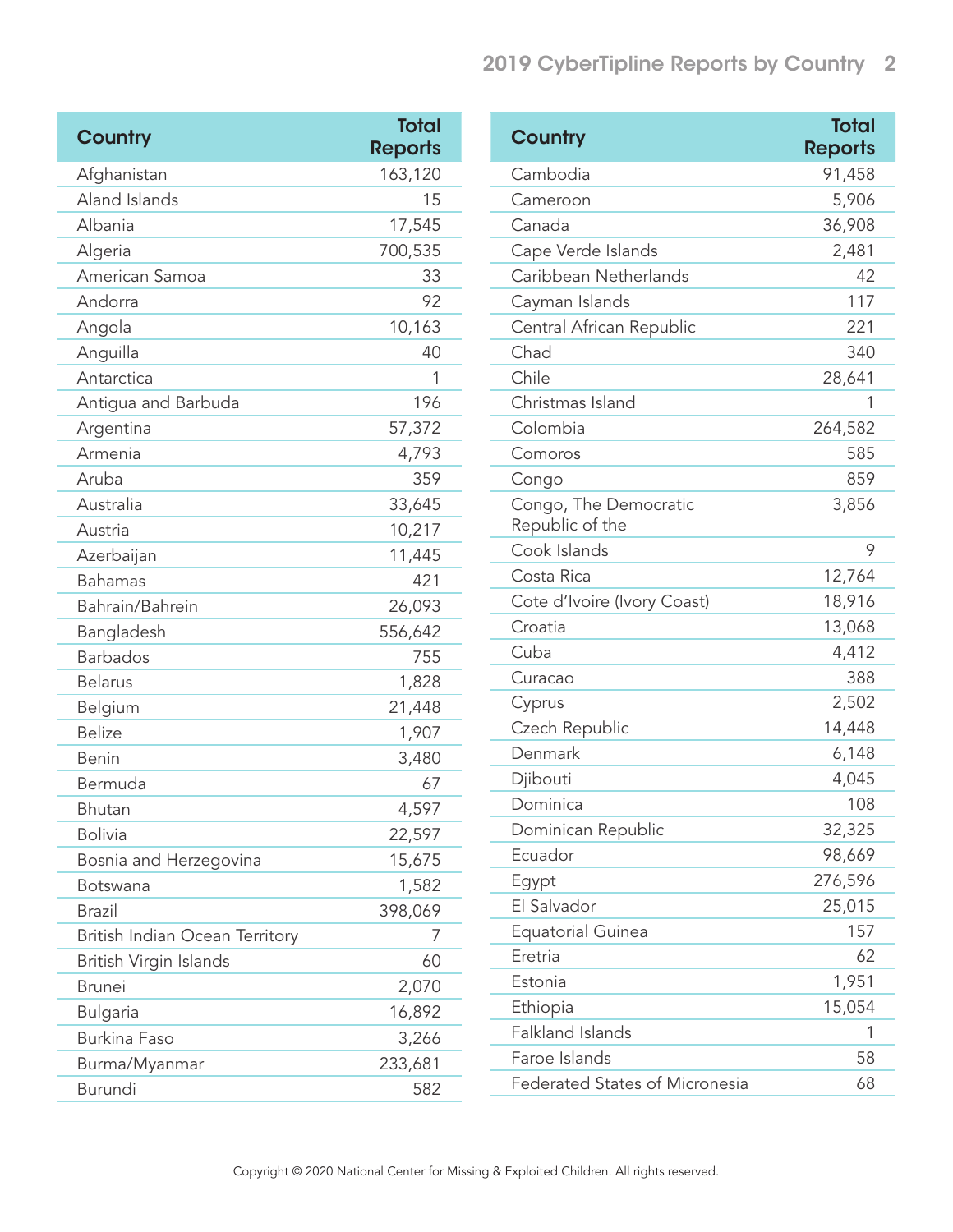| Country          | <b>Total</b><br><b>Reports</b> |  |
|------------------|--------------------------------|--|
| Fiji             | 3,560                          |  |
| Finland          | 4,850                          |  |
| France           | 71,422                         |  |
| French Guiana    | 555                            |  |
| French Polynesia | 320                            |  |
| Gabon            | 1,201                          |  |
| Gambia, The      | 276                            |  |
| Georgia          | 6,157                          |  |
| Germany          | 87,895                         |  |
| Ghana            | 12,707                         |  |
| Gibraltar        | 49                             |  |
| Greece           | 18,911                         |  |
| Greenland        | 84                             |  |
| Grenada          | 347                            |  |
| Guadeloupe       | 1,556                          |  |
| Guam             | 250                            |  |
| Guatemala        | 72,598                         |  |
| Guernsey         | 29                             |  |
| Guinea           | 3,438                          |  |
| Guinea-Bissau    | 236                            |  |
| Guyana           | 2,063                          |  |
| Haiti            | 3,437                          |  |
| Honduras         | 31,996                         |  |
| Hong Kong        | 7,114                          |  |
| Hungary          | 57,500                         |  |
| Iceland          | 550                            |  |
| India            | 1,987,430                      |  |
| Indonesia        | 840,221                        |  |
| Iran             | 60,580                         |  |
| Iraq             | 1,026,809                      |  |
| Ireland          | 6,653                          |  |
| Isle of Man      | 56                             |  |
| Israel           | 28,691                         |  |
| Italy            | 57,113                         |  |
| Jamaica          | 2,567                          |  |
| Japan            | 26,333                         |  |
| Jersey           | 388                            |  |

| Country                             | <b>Total</b>   |
|-------------------------------------|----------------|
|                                     | <b>Reports</b> |
| Jordan                              | 123,537        |
| Kazakhstan                          | 10,680         |
| Kenya                               | 12,788         |
| Kiribati                            | 136            |
| Kosovo                              | 694            |
| Kuwait                              | 63,492         |
| Kyrgyzstan                          | 6,280          |
| Lao People's Democratic<br>Republic | 23,599         |
| Latvia                              | 1,347          |
| Lebanon                             | 28,136         |
| Lesotho                             | 878            |
| Liberia                             | 880            |
| Libya                               | 150,848        |
| Liechtenstein                       | 16             |
| Lithuania                           | 11,857         |
| Luxembourg                          | 1,506          |
| Macao                               | 959            |
| Macedonia                           | 8,092          |
| Madagascar                          | 5,642          |
| Malawi                              | 448            |
| Malaysia                            | 183,407        |
| <b>Maldives</b>                     | 4,865          |
| Mali                                | 2,258          |
| Malta                               | 1,978          |
| Marshall Islands                    | 34             |
| Martinique                          | 611            |
| Mauritania                          | 7,739          |
| <b>Mauritius</b>                    | 4,153          |
| Mayotte                             | 460            |
| Mexico                              | 827,988        |
| Moldova                             | 10,516         |
| Monaco                              | 340            |
| Mongolia                            | 4,636          |
| Montenegro                          | 3,720          |
| Montserrat                          | 8              |
| Morocco                             | 322,889        |
|                                     |                |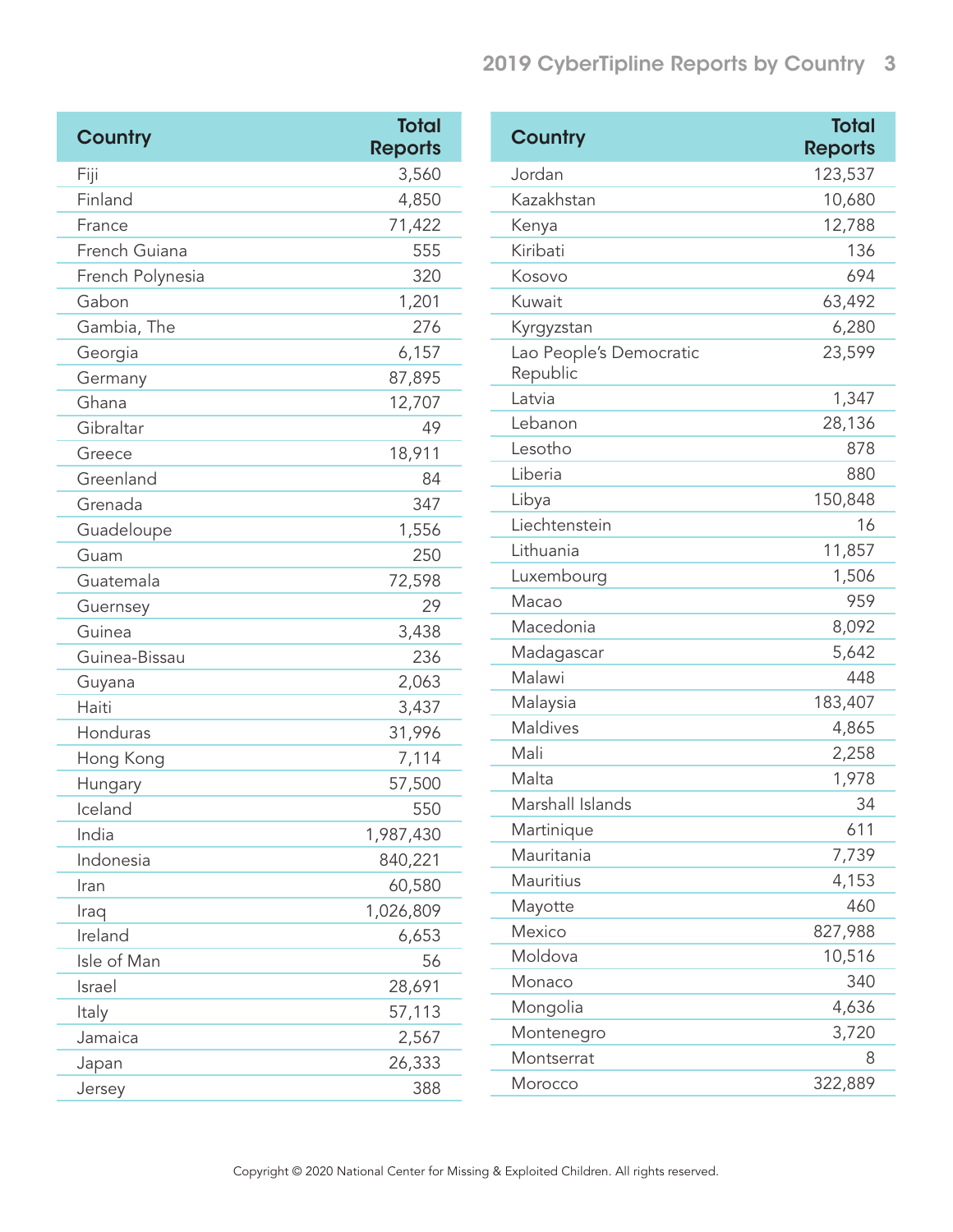| Country                                         | <b>Total</b><br><b>Reports</b> |
|-------------------------------------------------|--------------------------------|
| Mozambique                                      | 4,688                          |
| Namibia                                         | 897                            |
| Nauru                                           | 31                             |
| Nepal                                           | 63,366                         |
| Netherlands                                     | 25,753                         |
| Netherlands Antilles                            | 1                              |
| New Caledonia                                   | 362                            |
| New Zealand                                     | 4,973                          |
| Nicaragua                                       | 19,065                         |
| Niger                                           | 666                            |
| Nigeria                                         | 39,052                         |
| North Korea                                     | 1                              |
| Norfolk Island                                  | 2                              |
| Northern Mariana Islands                        | 101                            |
| Norway                                          | 8,031                          |
| Oman                                            | 41,494                         |
| Pakistan                                        | 1,158,390                      |
| Palau                                           | 81                             |
| Palestinian Territory                           | 37,008                         |
| Panama                                          | 7,132                          |
| Papua New Guinea                                | 1,353                          |
| Paraguay                                        | 6,157                          |
| People's Republic of China                      | 3,441                          |
| Peru                                            | 160,839                        |
| Philippines                                     | 801,272                        |
| Poland                                          | 77,741                         |
| Portugal                                        | 30,369                         |
| Puerto Rico                                     | 7,849                          |
| Qatar                                           | 53,467                         |
| Reunion                                         | 1,242                          |
| Romania/Rumania                                 | 106,764                        |
| <b>Russian Federation</b>                       | 72,037                         |
| Rwanda                                          | 873                            |
| Saint Barthélemy                                | 7                              |
| Saint Helena, Ascension and<br>Tristan da Cunha | 2                              |
| Saint Kitts and Nevis                           | 93                             |

| Country                             | <b>Total</b><br><b>Reports</b> |
|-------------------------------------|--------------------------------|
| Saint Lucia                         | 429                            |
| Saint Martin                        | 53                             |
| Saint Pierre and Miquelon           | 5                              |
| Saint Vincent and the<br>Grenadines | 253                            |
| Samoa                               | 122                            |
| San Marino                          | 7                              |
| Sao Tome and Principe               | 692                            |
| Saudi Arabia                        | 514,832                        |
| Senegal                             | 3,590                          |
| Serbia                              | 32,473                         |
| Seychelles                          | 1,501                          |
| Sierra Leone                        | 728                            |
| Singapore                           | 18,426                         |
| Sint Maarten                        | 107                            |
| Slovakia                            | 6,769                          |
| Slovenia                            | 6,890                          |
| Solomon Islands                     | 462                            |
| Somalia                             | 17,245                         |
| South Africa                        | 38,031                         |
| South Korea                         | 83,322                         |
| South Sudan                         | 633                            |
| Spain                               | 46,836                         |
| Sri Lanka                           | 73,202                         |
| Sudan                               | 15,884                         |
| Surinam                             | 3,366                          |
| Svalbard                            | 1                              |
| Swaziland                           | 259                            |
| Sweden                              | 16,404                         |
| Switzerland                         | 8,567                          |
| Syria                               | 31,698                         |
| Taiwan                              | 33,621                         |
| Tajikistan                          | 5,065                          |
| Tanzania                            | 6,785                          |
| Thailand                            | 355,396                        |
| Timor-Leste                         | 1,309                          |
| Togo                                | 803                            |